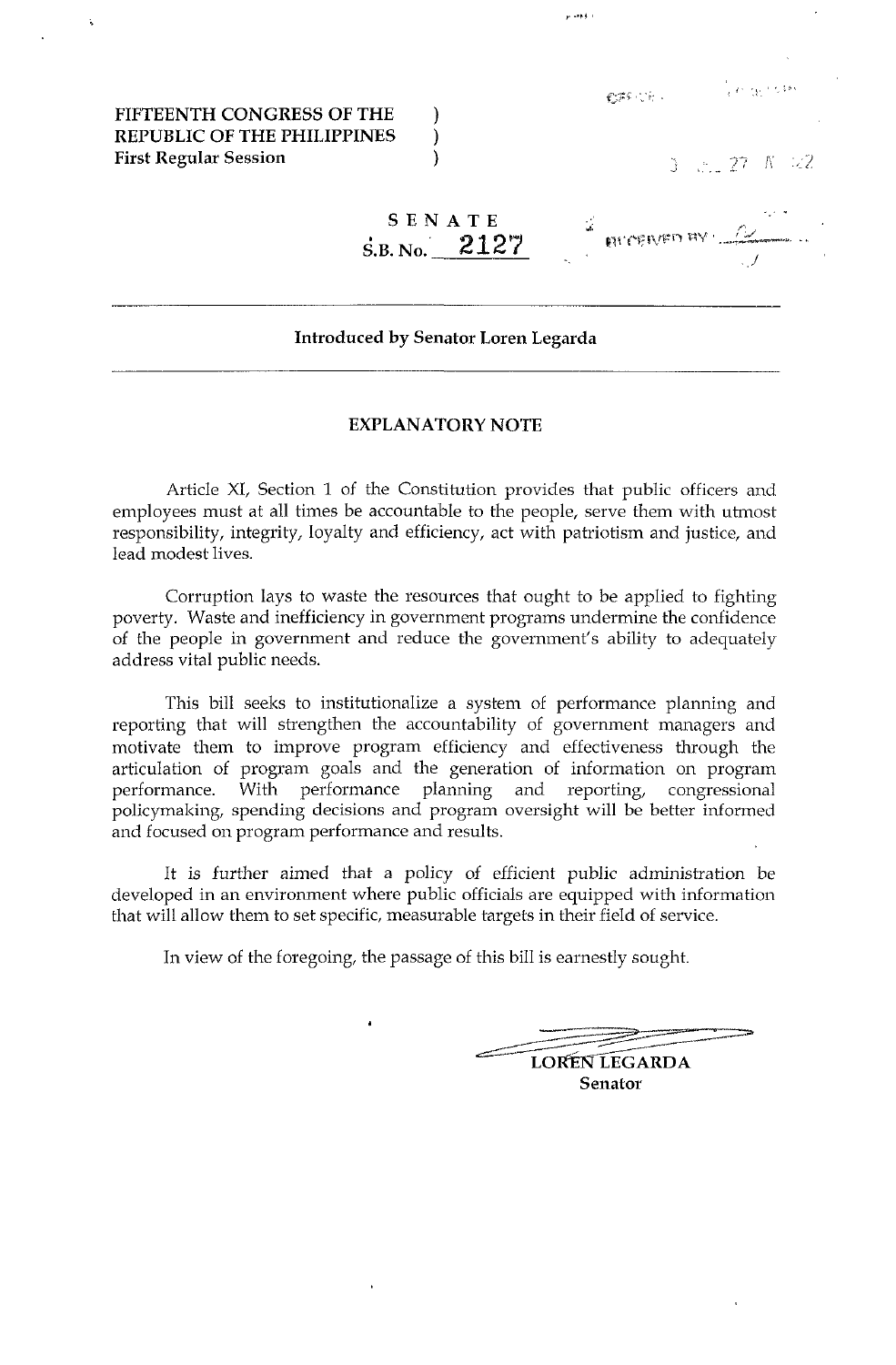FIFTEENTH CONGRESS OF THE REPUBLIC OF THE PHILIPPINES First Regular Session

| 初生 にゅくに |  | and the process |  | 医细胞质质 经纪 |  |
|---------|--|-----------------|--|----------|--|

 $\mathcal{M}$ **雪 27 K 72** 

# SENATE  $_{\rm S.B.~No.}$  2127

) ) )

# **ASCEIVED BY** ~-..... -, .. " ..

## Introduced by Senator Loren Legarda

## AN ACT TO INSTITUTIONALIZE A SYSTEM OF PERFORMANCE PLANNING AND REPORTING IN NATIONAL GOVERNMENT AGENCIES, AND FOR OTHER PURPOSES

*Be it enacted* by *the Senate and House of the Representatives of the Philippines in Congress nssembled:*   $\ddot{\phantom{0}}$ 

| $\mathbf{1}$   | SECTION 1. Title. - This Act shall be known as the "Government                 |
|----------------|--------------------------------------------------------------------------------|
| 2              | Performance Act of 2010."                                                      |
| 3              |                                                                                |
| $\overline{4}$ | SEC. 2. Declaration of Policy and Objectives. - It is hereby declared the      |
| 5              | policy of the State to formulate and implement a Government Performance System |
| 6              | with the following objectives:                                                 |
| 7              | (a) To initiate program performance reform with a series of pilot projects in  |
| 8              | setting program goals, measuring program performance against those goals,      |
| 9              | and reporting publicly on their progress;                                      |
| 10             | (b) To improve the effectiveness of national programs by measuring results,    |
| 11             | service quality, and public satisfaction;                                      |
| 12             | (c) To help government managers improve service delivery, by requiring that    |
| 13             | they plan for meeting program objectives and providing them with               |
| 14             | information about program results and service quality;                         |
| 15             | (d) To improve congressional decision-making by providing more objective       |
| 16             | information on achieving statutory objectives, and on the relative             |
| 17             | effectiveness and efficiency of government programs and spending;              |
| 18             | (e) To improve internal management of the National Government; and             |
|                |                                                                                |
|                |                                                                                |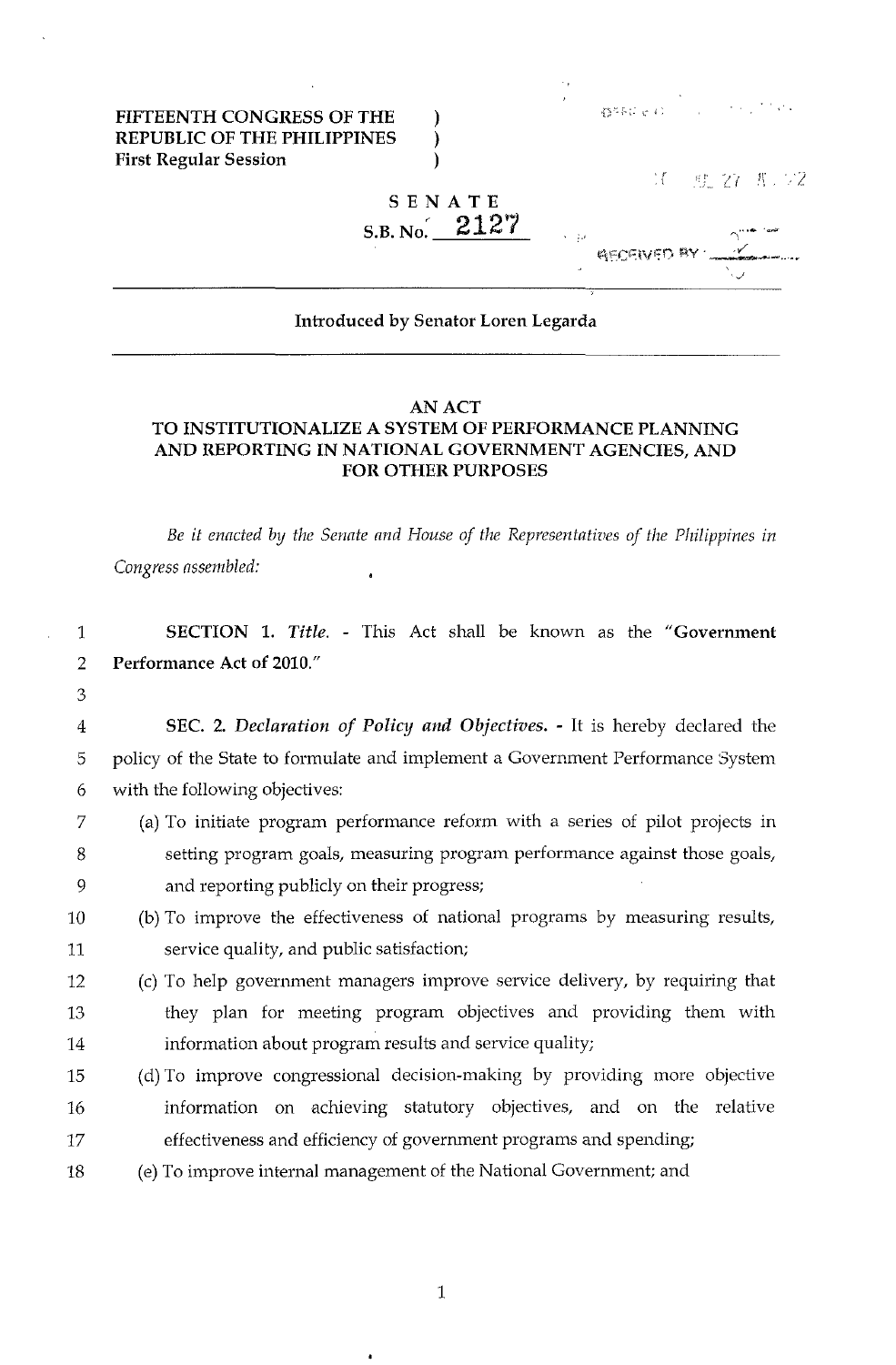- 1 (f) To improve the confidence of the people in the capability of the government, 2 by systematically holding government agencies accountable for achieving 3 program results.
- 4

## 5 SEC. 3. *Definition of Terms.* - For purposes of this Act:

- 6 (a) "Agency" refers to any of the various units of the Government, including a 7 department, bureau, office, instrumentality, or government-owned or 8 controlled corporations, or a local government or a distinct unit therein, as 9 defined in Section 2 of Executive Order No. 292 or the Revised 10 Administrative Code of 1991;
- 11 (b) "Outcome measure" refers to an assessment of the results of a program 12 activity compared to its intended purpose;
- 13 (c) "Output measure" refers to the tabulation, calculation, or recording of a 14 program activity, whether expressed in a quantitative or qualitative manner;
- 15 (d) "Performance goal" refers to a target level of performance expressed as a 16 tangible, measurable objective, against which actual achievement can be 17 compared, including a goal expressed as a quantitative standard, value, or 18 rate;
- 19 (e) "Performance indicator" refers to a particular value or characteristic used to 20 measure output or outcome;
- 21 (f) "Program activity" refers to a specific activity or project as listed in the 22 program and financing schedules of the annual budget of the government;
- 23 (g) "Program evaluation" refers to an assessment, through objective 24 measurement and systematic analysis, of the manner and extent to which 25 government programs achieve intended objectives; and
- 26 (h) "Secretary" refers to the Secretary of the Department of Budget and 27 Management (DBM).
- 28

29 SEC. 4. *Strategic Plan.* - No less than thirty (30) days after the start of the 30 fiscal year, the head of each agency shall submit to the Secretary and to Congress, a 31 strategic plan for program activities, to cover a period of not less than five (5) years 32 from the fiscal year in which it is submitted, to be updated and revised at least every 33 three (3) years. Such plan shall contain:

- 34
- 35 (a) A comprehensive mission statement covenng the major functions and 36 operations of the agency;

2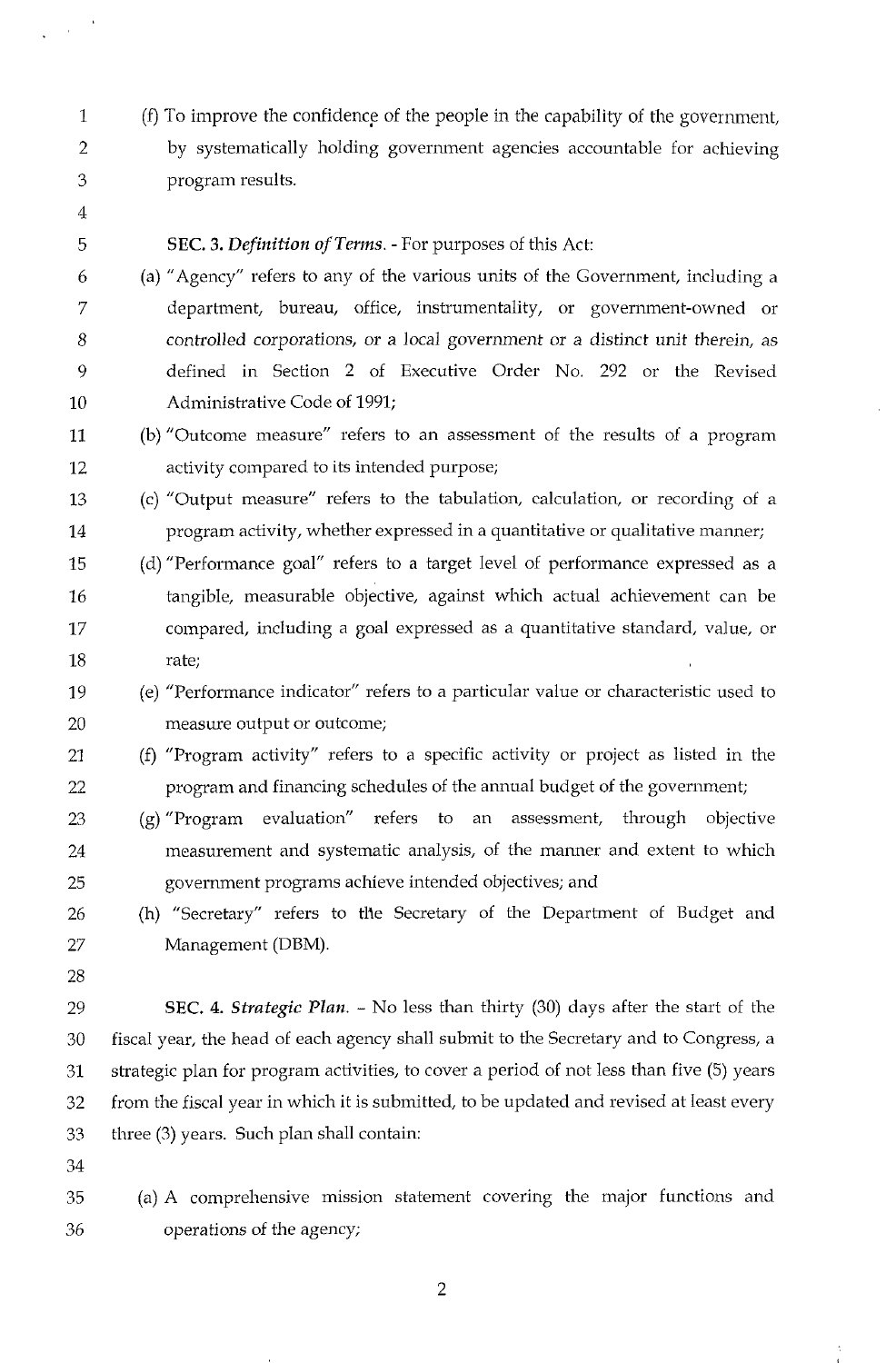| $\mathbf{1}$   | (b) General goals and objectives, including outcome-related goals and objectives,      |
|----------------|----------------------------------------------------------------------------------------|
| $\overline{2}$ | for the major functions and operations of the agency;                                  |
| 3              | (c) A description of how the goals and objectives are to be achieved, including a      |
| 4              | description of the operational processes, skills and technology, and the               |
| 5              | human, capital, information, and other resources required to meet those goals          |
| 6              | and objectives;                                                                        |
| 7              | (d) A description of how the performance goals included in the plan required by        |
| 8              | Medium Term Philippine Development Plan (MTPDP) shall be related to the                |
| 9              | general goals and objectives in the strategic plan;                                    |
| 10             | (e) An identification of key factors external to the agency and beyond its control     |
| 11             | that could significantly affect the achievement of the general goals and               |
| 12             | objectives; and                                                                        |
| 13             | (f) A description of the program evaluations used in establishing or revising          |
| 14             | general goals and objectives, with a schedule for future program evaluations.          |
| 15             |                                                                                        |
| 16             | SEC. 5. Annual Performance Plan. - Aside from the strategic plan for                   |
| 17             | program activities, all national government agencies shall submit to the Secretary     |
| 18             | and to Congress, no later than thirty (30) days after the start of the fiscal year, an |
| 19             | annual performance plan. To the extent applicable, the annual performance plan         |
| 20             | shall:                                                                                 |
| 21             |                                                                                        |
| 22             | (a) Establish performance goals to be achieved by a program or activity;               |
| 23             | (b) Express such goals in an objective, quantifiable, and measurable form unless       |
| 24             | authorized to be in an alternative form under Section 6 of this Act;                   |
| 25             | (c) Describe the operational processes, skills and technology, and the human,          |
| 26             | capital, information, or other resources required to meet the performance              |
| 27             | goals;                                                                                 |
| 28             | (d) Establish performance indicators to be used in measuring or assessing the          |
| 29             | relevant outputs, service levels, and outcomes of each program activity;               |
| 30             | (e) Provide a basis for comparing actual program results with the established          |
| 31             | performance goals; and                                                                 |
| 32             | (f) Describe the means to be used to verify and validate measured values.              |
| 33             |                                                                                        |
| 34             | SEC. 6. Alternative Reporting. - If an agency, in consultation with the DBM,           |
| 35             | determines that it is not feasible to express the performance goals for a particular   |
| 36             | program activity in an objective, quantifiable, and measurable form, the Secretary     |

 $\label{eq:3.1} \frac{1}{\sqrt{2\pi}}\left(\frac{1}{\sqrt{2\pi}}\right)^{1/2}$ 

3

•

 $\sim 0.5$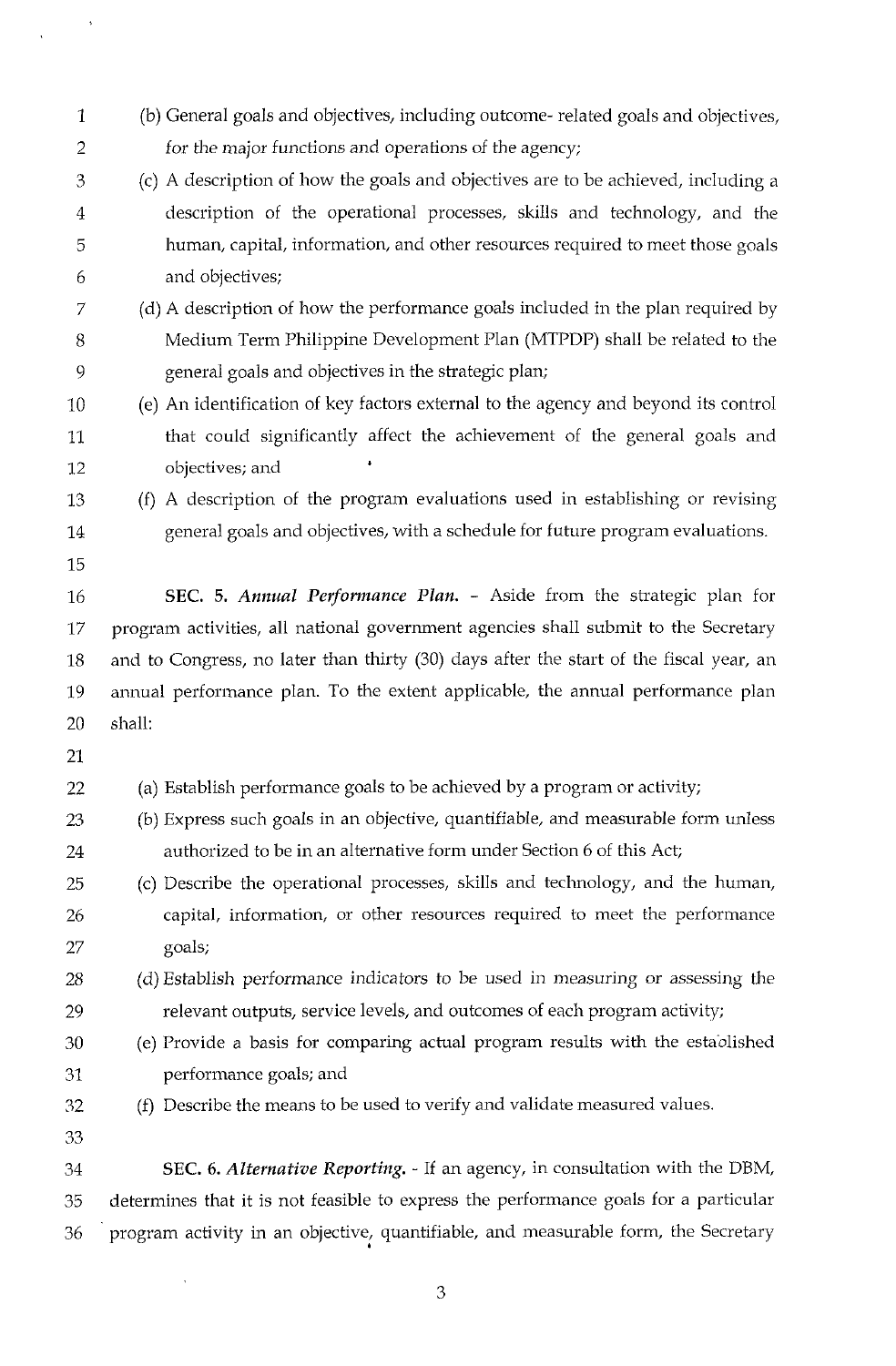1 may authorize an alternative form of reporting. Such alternative form shall state 2 why it is not feasible or practical to express a performance goal in any form for the 3 program activity and shall include separate descriptive statements of:

4

 $\ddot{\phantom{0}}$ 

5 (a) A minimally effective program and a successful program;

 $\pmb{\ast}$ 

- 6 (b) Such alternative as authorized by the Secretary, with sufficient precision and 7 in such terms that would allow for an accurate, independent determination of 8 whether the program activity's performance *meets* the criteria.
- 9

10 An agency may aggregate, disaggregate, or consolidate program activities, 11 except that any aggregation or consolidation may not omit or minimize the 12 significance of any program activity constituting a major function or operation for 13 the agency.

14

15 SEC. 7. *Confidentiality.* - An agency may submit with its annual performance 16 plan an appendix covering any portion of the plan that is specifically authorized 17 under criteria established by an executive order to be kept secret in the interest of 18 national defense or foreign policy, or is properly classified pursuant to such 19 executive order.

20

21 SEC. 8. *Program Performance Reports.* - No later than thirty (30) days after 22 the start of the fiscal year immediately following the effectivity of this Act, and every 23 year thereafter, the head of each agency shall prepare and submit to the President of 24 the Philippines and to Congress, a report on program performance for the previous 25 fiscal year.

26

27 Each program performance report shall set forth the performance indicators 28 established in the agency performance plan under Section 5 of this Act, along with 29 the actual program performance achieved compared with the performance goals 30 expressed in the plan for that fiscal year.

31

32 Where a performance goal has not been met, including when a program 33 activity's performance is determined not to have met the criteria of a successful 34 program activity or a corresponding level of achievement if another alternative form 35 is used, the report shall contain the following:

36 (a) Reasons for failure to achieve the goal; and

4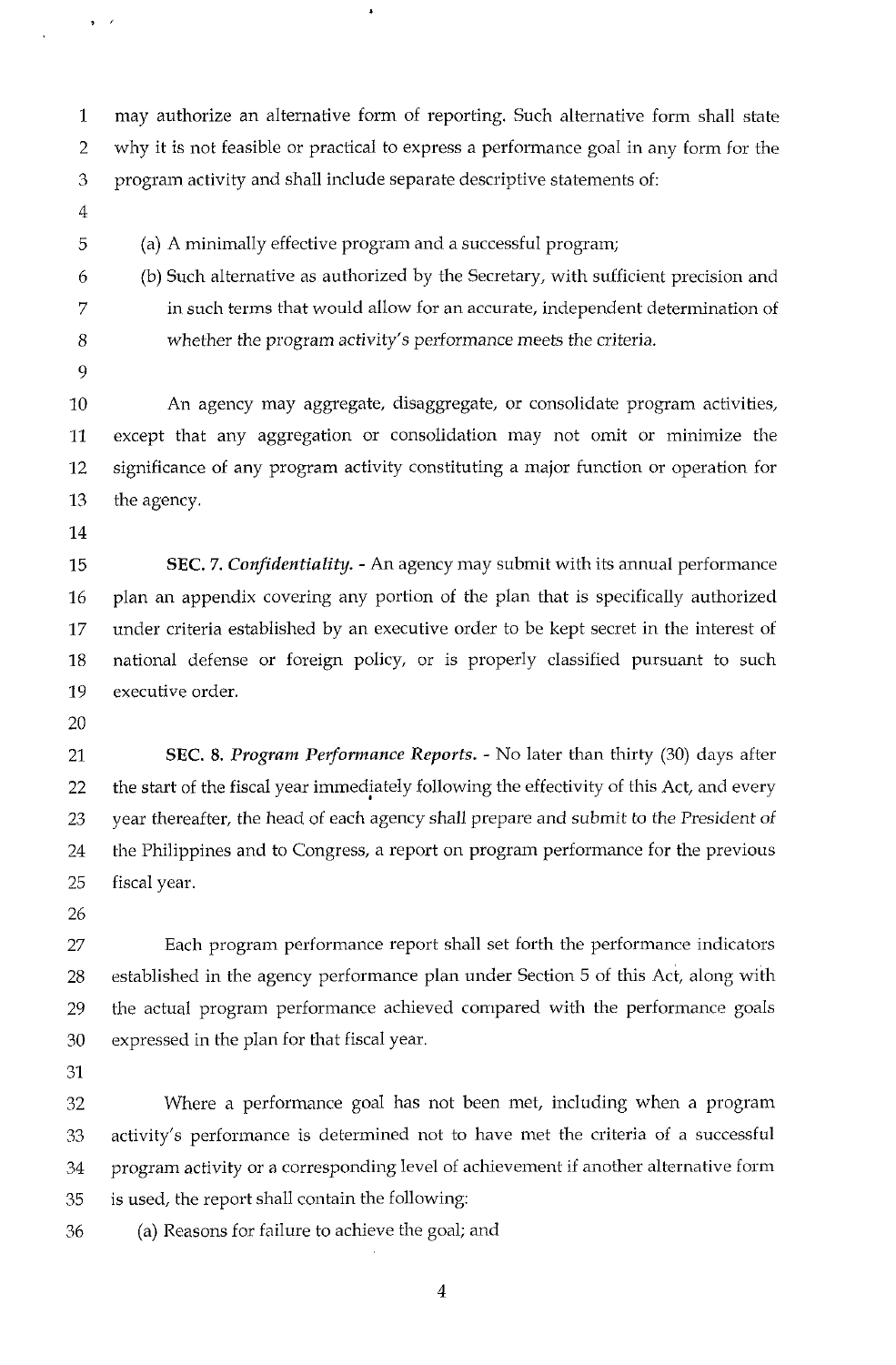- 1 (b) Proposals for achieving the established performance goal, or if the 2 performance goal is impractical or infeasible, the reasons for such and the 3 corresponding recommended action.
- 4

 $\frac{1}{4}$  ,  $\frac{1}{2}$ 

5 If performance goals are specified in an alternative form under Section 6 of 6 this Act, the results of such program shall be described in relation to such 7 specifications, including whether the performance failed to meet the criteria of a 8 minimally effective or successful program.

9

10 SEC. 9. *Exemption.* - The Secretary may exempt from the requirements of 11 Sections 4 and 5 of this Act, any agency with an annual outlay of less than Fifty 12 Million Pesos (PhP50,000,000).

13

14 SEC. 10. *Piloting.* - The Secretary, after consultation with the head of each 15 agency, shall designate not less than ten (10) agencies as pilot projects in 16 performance measurement for the first three (3) fiscal years immediately following 17 the effectivity of this Act. The selected agencies shall reflect a representative range of 18 government functions and capabilities in measuring and reporting program 19 performance.

20

21 Pilot projects in the designated agencies shall undertake the preparation of 22 performance plans under Section 4, and program performance reports under Section 23 5, for one or more of the major functions and operations of the agency. A strategic 24 plan shall be used when preparing agency performance plans during one or more 25 years of the pilot period.

26

27 No later than the end of the third fiscal year from the start of the piloting, the 28 Secretary shall submit a report to the President and to Congress, which shall assess 29 the benefits, costs and usefulness of the plans and reports prepared by the pilot 30 agencies in meeting the purposes of this Act.

31

32 SEC. 11. *Training.* - The National Economic and Development Authority 33 (NEDA) shall, in consultation with the DBM and the Commission on Audit (COA), 34 develop a strategic planning and performance measurement training component for 35 its management training program and otherwise provide managers with an

5